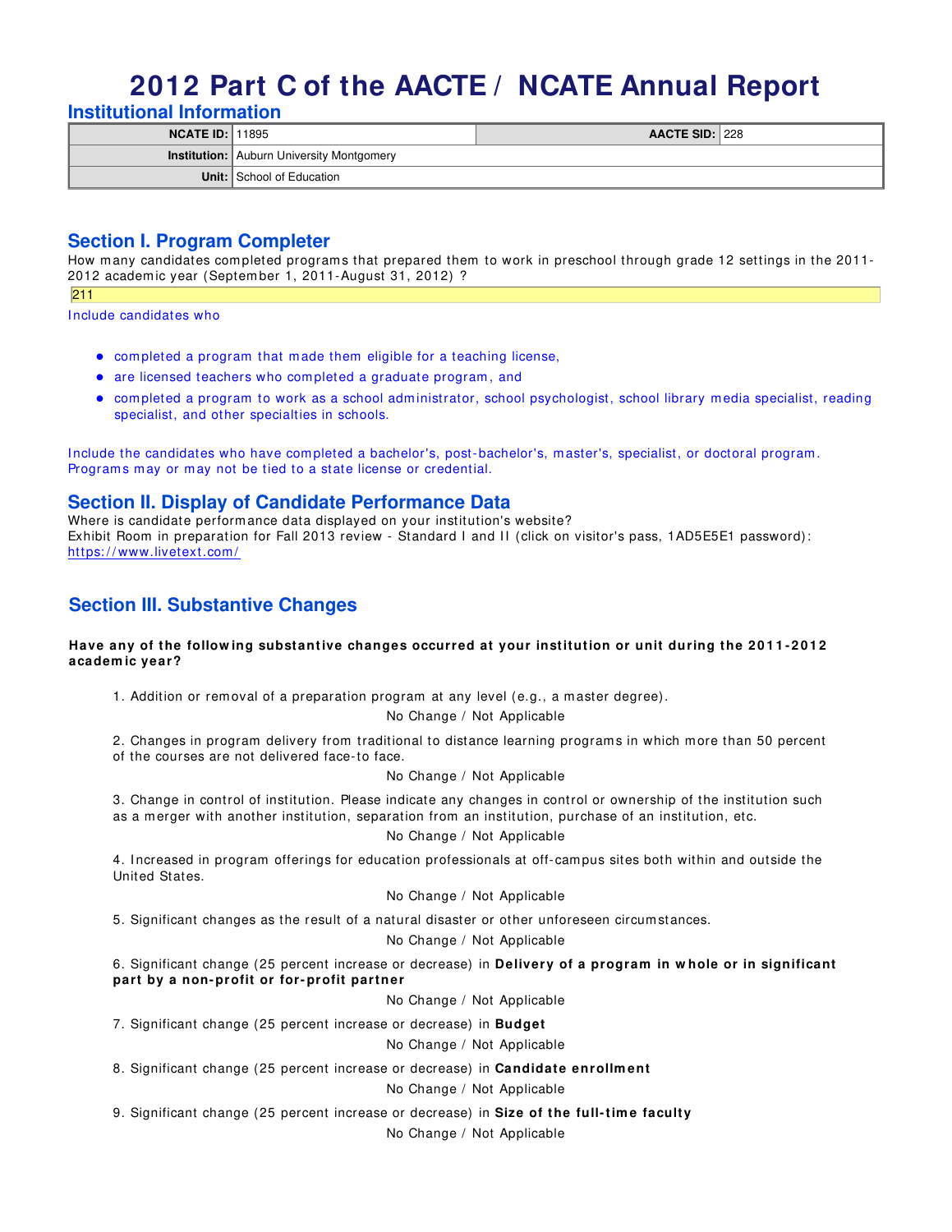# **Section IV. Areas for Improvement**

Summarize activities, assessments and outcomes toward correcting AFI (s) cited in the last Accreditation Action **Report, if applicable.**

#### **Areas for I m provem ent related to Standard 2 cit ed as a result of the last NCATE review :**

|                                                                                                                           | $\ 1.$ Not all stakeholders are involved in the development of the unit assessment system.                                                                                                                                            |  | $\Vert$ (ITP) $\Vert$ (ADV) $\Vert$ |  |  |  |
|---------------------------------------------------------------------------------------------------------------------------|---------------------------------------------------------------------------------------------------------------------------------------------------------------------------------------------------------------------------------------|--|-------------------------------------|--|--|--|
|                                                                                                                           | $\ $ 2. Rubrics used to assess some indicators of candidate performances are not written in<br>such a way as to provide consistent developmental assessment as candidates progress $\ $ (ITP) $\ $ (ADV) $\ $<br>through the program. |  |                                     |  |  |  |
|                                                                                                                           | 3. The unit does not systematically ensure the fairness, accuracy, and consistency of all<br>assessments or whether they are predictors of candidates' success.                                                                       |  | ADV)                                |  |  |  |
| .<br>.<br>the contract of the contract of the contract of the contract of the contract of the contract of the contract of |                                                                                                                                                                                                                                       |  |                                     |  |  |  |

All areas have been met successfully.

# **Section V: Continuous Improvement Pathway**

1. Check the standard your unit has selected to m ove toward target level for your next onsite visit.

| e Std. 1 | e Std. 2 | b Std. 3 | e Std. 4 | e Std. 5 | e Std.6 |
|----------|----------|----------|----------|----------|---------|
|          |          |          |          |          |         |

2. Summarize progress toward target level performance on the standard(s) selected.

a. Program faculty completed a program self-assessment on all target standards in Fall 2012. Then, two goals were set for every program to work toward during 2013. In February 2013 program faculty met again to revise plans in preparation for School of Education Target Timelines development. The timelines were developed for offsite review materials submitted in March 2013. (attached)

b. Strong collaborative relationships are emerging between institutions of higher education and P-12 schools because of the work with the new state superintendent. Meetings have been held with teacher education administrators/faculty, P-12

teachers/administrators, and state department personnel. The focus is on impacting P-12 student learning.

c. Administrators were surveyed about the competence of our graduates.

d. Performance evaluations were revised to include a stronger emphasis on the valuable work clinical faculty make to P-12 schools. This is believed to have been the primary reason why more faculty members have developed school partnerships than in the past.

e. Three grants were funded to aid P-12 schools in working with ELL and special needs students.

f. The number of hours of field/clinical experiences has increased in most programs. Less observation and more teaching experience is apparent in coursework.

g. Online discussion forums have been set up for peers to discuss field/clinical experiences with each other.

h. A Field/Clinical Experience survey was developed and disseminated in Fall 2012 and will be revised in 2013. This survey tracks field/clinical experiences more effectively than the system used previously.

i. More field experiences have been developed to provide interaction between candidates and families in the school community. j. Instances of peer critiquing and reflection are beginning to appear. Video analysis and live observations will be used for this in the future.

3. Sum m arize data to dem onstrate that the unit continues to m eet Standard 2: Assessm ent System and Unit Evaluation in the area of unit operations. Submit sample data/evidence/exhibits, one or two samples. Please see online Exhibit Room submitted in March 2013. Go to https://www.livetext.com/ and click on visitor's pass and the password is 1AD5E5E1. Go to Institutional Report, Standard II.

**Exhibits that support the narrative:**  $\#$  Target Timelines for Standard III  $\#$  Institutional Report - Standard III

## **Report Preparer's Information**

Nam e: Lynne Mills